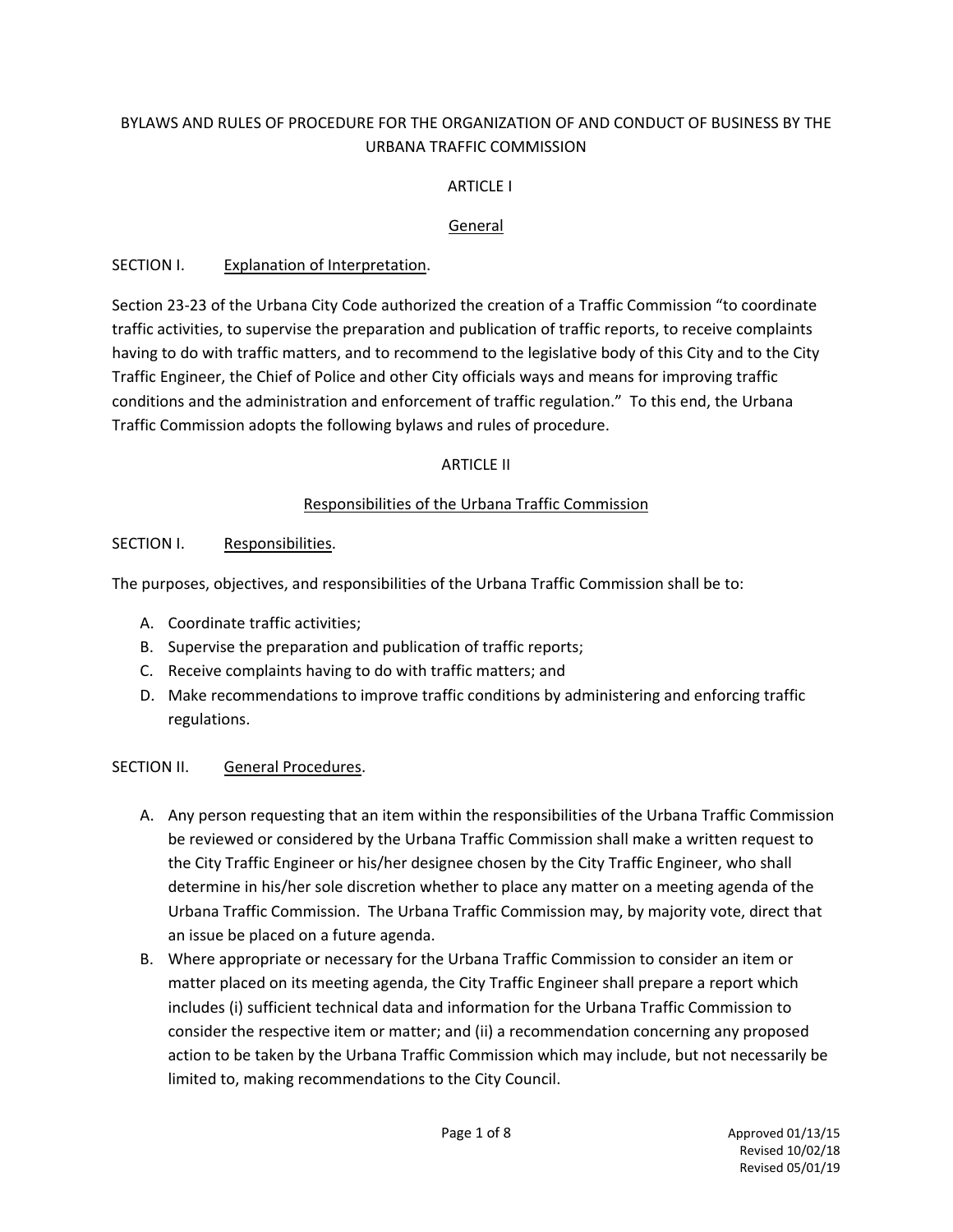C. All meetings of the Urbana Traffic Commission shall be subject to and conducted in compliance with the Illinois Open Meetings Act.

# ARTICLE III

## Members of the Urbana Traffic Commission

#### SECTION I. Composition of the Urbana Traffic Commission.

The Urbana Traffic Commission shall consist of the City Traffic Engineer and the Chief of Police or their designated representatives and an alderperson appointed by the Mayor.

The City Traffic Engineer shall designate a member of the Public Works Department staff to serve as Recording Secretary for all meetings conducted by the Urbana Traffic Commission.

#### SECTION II. Chairperson.

- A. If the office of the Chairperson becomes vacant or if the Chairperson becomes unable to perform the duties of Chairperson, the Urbana Traffic Commission shall elect a successor from its membership who shall serve the unexpired term of the predecessor or until an appointment to fill the position of Chairperson is made by the Mayor.
- B. Except as otherwise provided herein, the Chairperson shall have the duties and powers to:
	- 1. Preside over all deliberations and meetings of the Urbana Traffic Commission;
	- 2. Vote on all questions before the Urbana Traffic Commission;
	- 3. Call special meetings of the Urbana Traffic Commission in accordance with these bylaws;
	- 4. Sign all documents memorializing Urbana Traffic Commission action promptly after their approval by the Urbana Traffic Commission. The power to sign reports and other documents of the Urbana Traffic Commission may be delegated to the Recording Secretary.
- C. All decisions of the Chairperson concerning the functions and duties of the Urbana Traffic Commission Chairperson made during the interim period between Urbana Traffic Commission meetings shall be subject to ratification by the remaining members of the Urbana Traffic Commission with such ratification requiring unanimous approval of such decisions.

#### SECTION III. Recording Secretary.

- A. The Recording Secretary shall:
	- 1. Maintain an accurate, permanent and complete record of all proceedings conducted during Urbana Traffic Commission meetings and of all actions taken by the Urbana Traffic Commission;
	- 2. Prepare the minutes of all Urbana Traffic Commission meetings;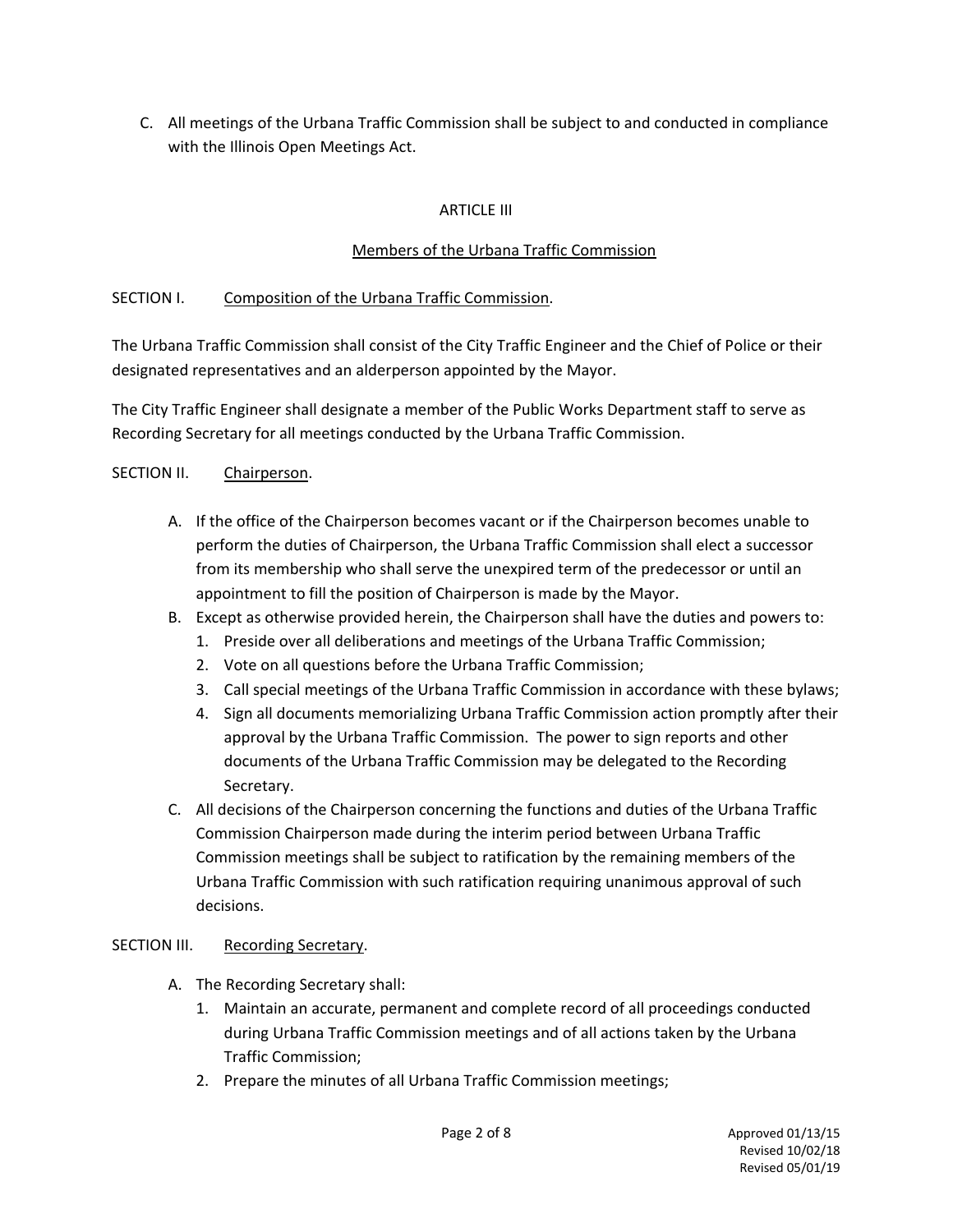- 3. Give all notices of regular and special Urbana Traffic Commission meetings as required by the Open Meetings Act;
- 4. Inform the members of the Urbana Traffic Commission of correspondence and other communications relating to Urbana Traffic Commission business;
- 5. Conduct correspondence on behalf of the Urbana Traffic Commission as directed by the Chairperson or the members of the Urbana Traffic Commission;
- 6. Attend all meetings and hearings of the Urbana Traffic Commission or send a designee to do the same;
- 7. Compile all required records and maintain the necessary files, indexes, maps and plans as directed by the Urbana Traffic Commission or its Chairperson.
- B. The Recording Secretary shall perform such other duties for the Urbana Traffic Commission as may reasonably be directed to perform.

## SECTION IV. City Attorney.

The City Attorney or his/her designee may attend meetings of the Urbana Traffic Commission.

# ARTICLE IV

# **Meetings**

## SECTION I. Regular Meetings.

Regular meetings of the Urbana Traffic Commission shall be held in the second floor conference room at the Urbana Public Works Department, 706 South Glover Avenue, Urbana, Illinois, or at such other place as may be determined by the Commission. Meetings shall commence at 4:00 p.m. on the first Wednesday of the month, except in those instances where a public holiday falls on that day. At regular meetings, the Urbana Traffic Commission may consider all matters properly noticed before it.

# SECTION II. Special Meetings.

The Chairperson of the Urbana Traffic Commission may, or upon the request of a majority of the members of the Commission shall, call a special meeting of the Urbana Traffic Commission. Unless otherwise specified in the notice of special meeting, all special meetings shall be held at the regular meeting place of the Urbana Traffic Commission (Urbana Public Works Department, 706 South Glover Avenue, Urbana, IL). Only items specifically listed on the agenda may be discussed at a special meeting. Notice of special meetings shall be posted at least forty‐eight (48) hours in advance thereof. In case of an emergency, a special meeting may be held upon such notice as is appropriate in the circumstances, provided, however, that reasonable effort is made to notify all members of the Urbana Traffic Commission.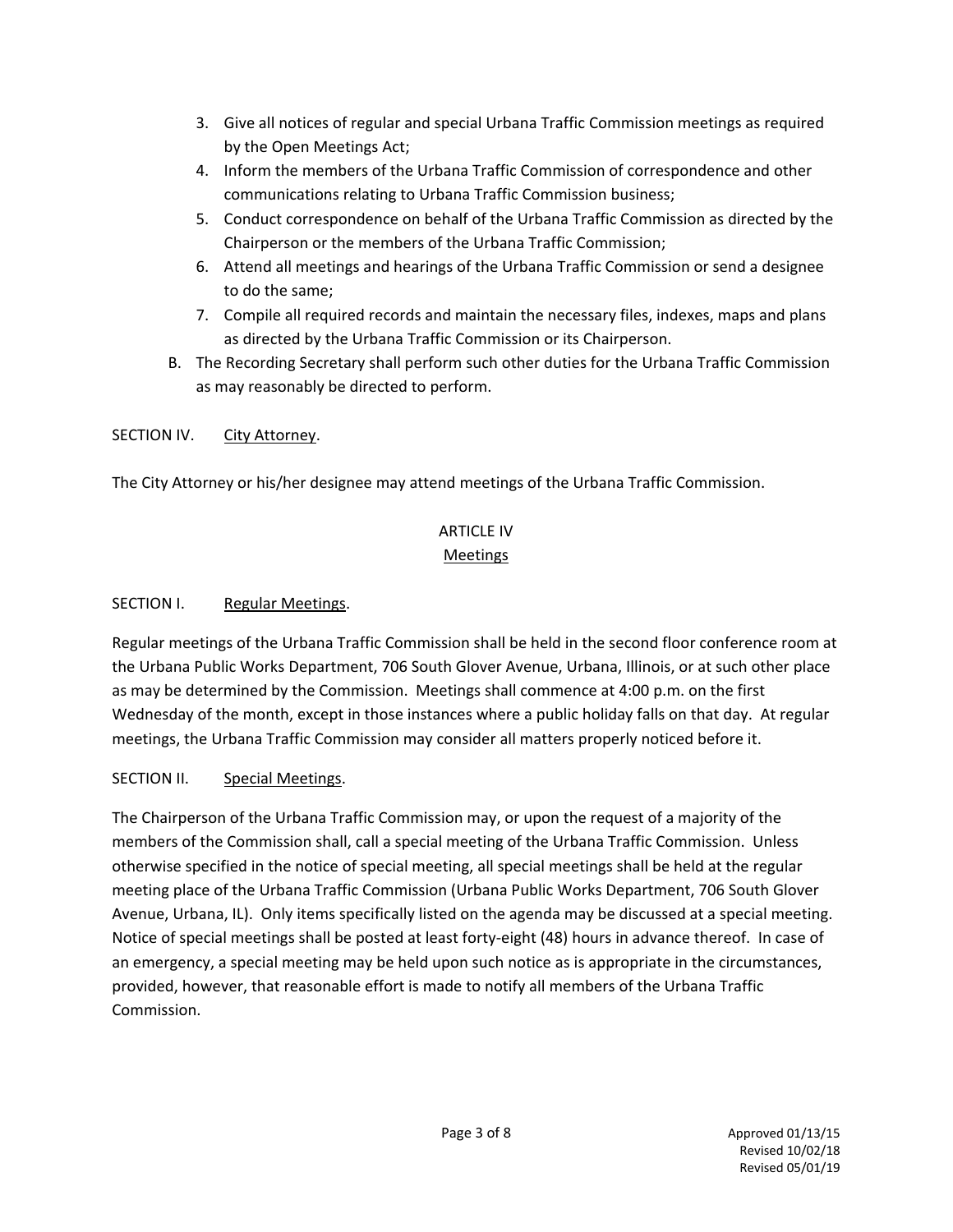## SECTION III. Public Meetings.

All meetings of the Commission shall be public meetings as per the Open Meetings Act, except that the Urbana Traffic Commission may hold closed sessions, from which the public may be excluded, in such manner and for such purposes as may be authorized by the Open Meetings Act.

## SECTION IV. Public Input.

- A. Speakers may address the Urbana Traffic Commission during the Public Input portion of the meeting or when the item is being discussed by the Urbana Traffic Commission. The Chairperson shall have the discretion insofar as when the speaker may provide public input.
- B. The speaker must be recognized by the Chairperson.
- C. No attendee may speak twice unless and until two Commissioners consent to such additional public input.
- D. Each speaker is required to provide his or her name and indicate the topic for discussion.
- E. Subjects addressed must relate to Urbana Traffic Commission matters.
- F. Groups wishing to address the Urbana Traffic Commission are asked to limit their group to two spokespersons.
- G. Presentations are to be civil and respectful and not disruptive, intimidating or include personal attacks against the Urbana Traffic Commission, employees or other individuals.
- H. Speakers shall be limited to five (5) minutes per speaker. In the event ten (10) or more persons indicate their intent to provide public input, they shall be limited in their input to three (3) minutes per speaker. A speaker shall not be permitted to split the speaker's allotted time between different portions of the meeting.
- I. The Chairperson is the person in charge of the premises and may rule any person present to be out of order or direct that person to leave the premises.

#### SECTION V. Notice of Meetings.

- A. All notices of regular and special meetings shall be given in the manner provided for and in compliance with the Open Meetings Act.
- B. The City Clerk shall post the notice at the City Building, and shall provide a copy of the notice to persons and organizations as provided by law and to any person who has requested in writing to be notified of Urbana Traffic Commission agendas. Notice shall be posted by the Recording Secretary at the meeting site. At the discretion of the Recording Secretary, notice may also be provided to persons and organizations known to have a special interest in matters to be considered by the Urbana Traffic Commission.
- C. Notice shall be given not less than forty‐eight (48) hours in advance of a meeting; provided, however, that in case of an emergency, a meeting may be held upon such public notice as is appropriate as provided for in the Open Meetings Act.
- D. Failure to post a notice on the City's website shall not invalidate any decision or proceeding of the Commission.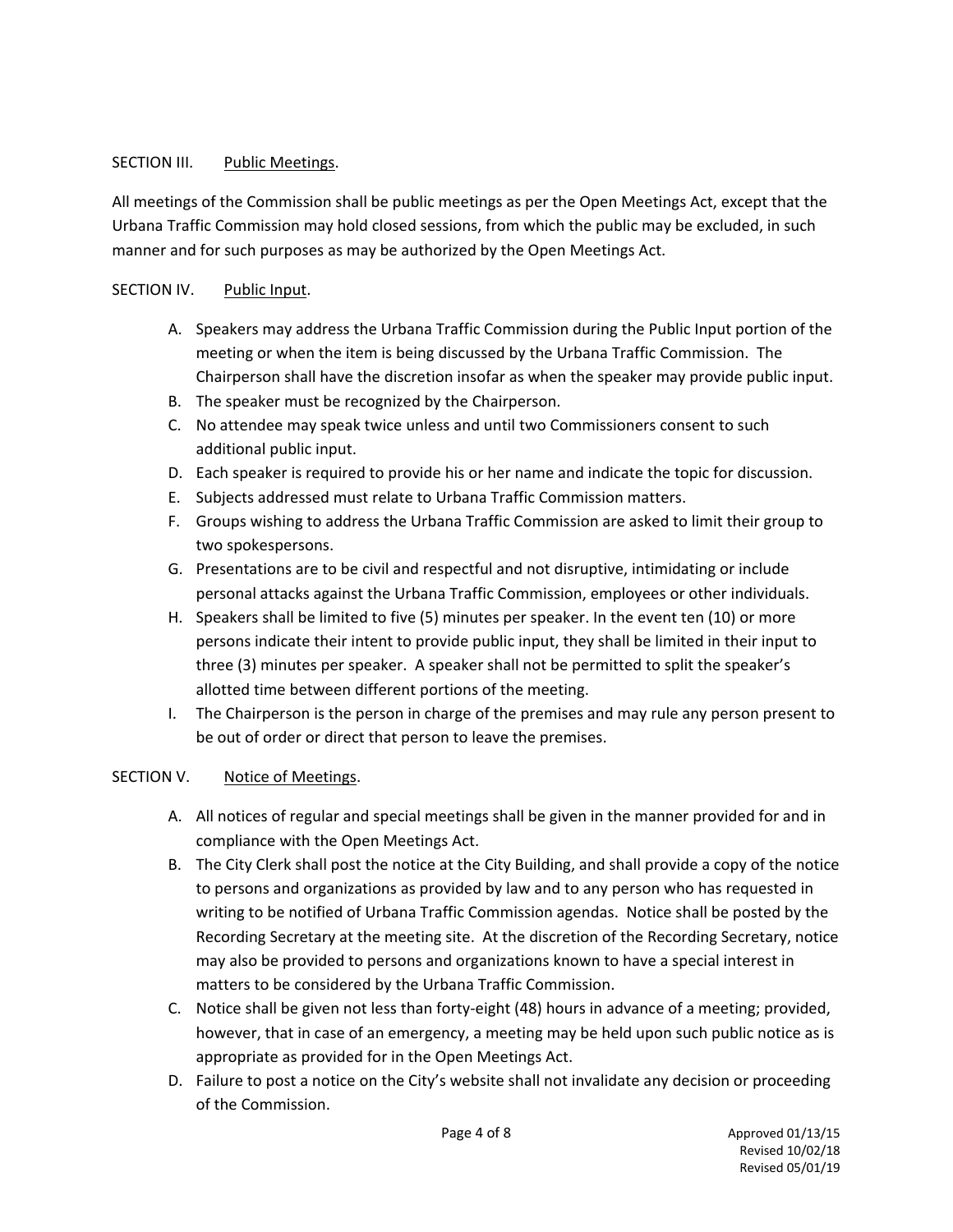## SECTION VI. Agenda; Order of Business.

- A. The order of business at all regular meetings shall be determined by the agenda which shall generally include the following items:
	- 1. Call to order and roll call;
	- 2. Approval of minutes from previous meeting;
	- 3. Public comments on items not on the agenda;
	- 4. Unfinished business;
	- 5. Reports of City officials and staff and reports of committees, if not included as part of discussion of unfinished business;
	- 6. New business; and
	- 7. Adjournment.
- B. Any item may be taken out of order by direction of the Chairperson.
- C. The Commission cannot take final action on items not listed on the agenda.
- D. Public meetings will be stopped at *6:00 p.m.*, unless there is a motion from the Urbana Traffic Commission to extend the time of that hearing. In the absence of that motion, the issue shall be continued to the next scheduled regular meeting or at a duly-noticed special meeting.

## SECTION VII. Attendance.

If a member of the Urbana Traffic Commission is unable to attend a meeting, he or she is expected to notify the other Urbana Traffic Commission members or the Recording Secretary. In the event any Commissioner has three or more unexcused absences in a calendar year, the Chairperson shall report such conduct to the Mayor and the Mayor, with the advice and consent of the City Council, shall have the authority to declare that Commissioner's seat as vacant and may appoint a replacement for that Commissioner.

#### SECTION VIII. Quorum.

At any meeting of the Urbana Traffic Commission, a quorum shall consist of two (2) members. No formal action shall be taken in the absence of a quorum, except to adjourn the meeting and continue public hearings to a time and place certain; and except that the Urbana Traffic Commission may choose to accept written and oral testimony as presented by citizens. For the purpose of forming a quorum, members who have disqualified or excused themselves from participation in any matter shall be counted as present.

#### SECTION IX. Voting.

A. Except as provided by these bylaws, rules of conduct or Illinois law, each member of the Urbana Traffic Commission is entitled to vote on all matters at all meetings of the Urbana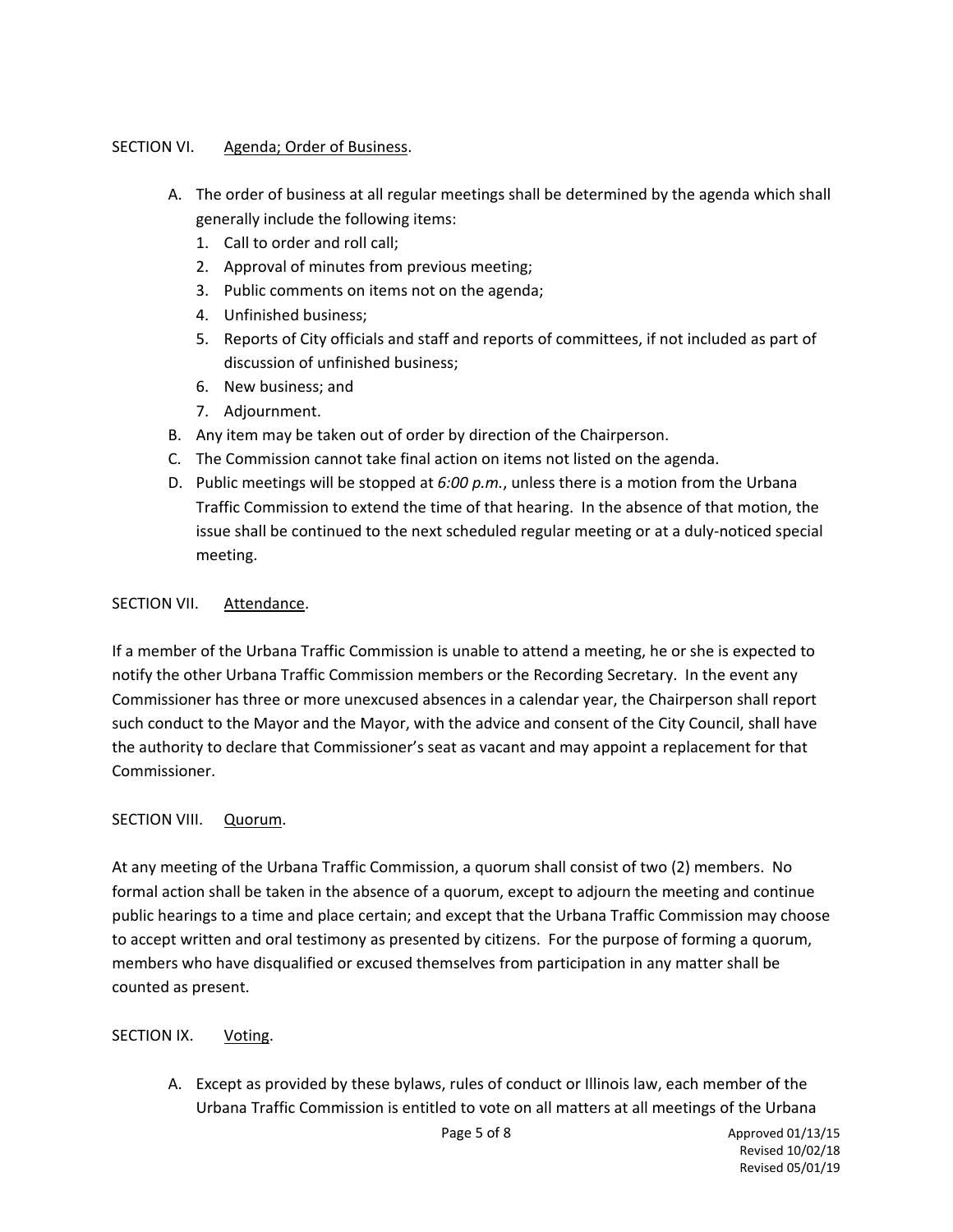Traffic Commission. The Mayor, the City Attorney, and such other City personnel as the Mayor may from time to time designate, are entitled to participate in discussion, but do not have the right to vote. Each Urbana Traffic Commission member is deemed to have notice of all prior Urbana Traffic Commission deliberations and proceedings.

- B. Unless otherwise specified herein, the concurrence of a majority of the members of the Urbana Traffic Commission voting shall be necessary to determine any question before the Urbana Traffic Commission. Majority is based on the number of votes cast, excluding abstentions, disqualifications and absences. A tie vote causes the motion to fail.
- C. When a matter is called for a vote, the Chairperson shall, before a vote is taken, restate the question and shall announce the decision of the Urbana Traffic Commission after such vote.
- D. Voting shall be by voice vote. Negative and abstaining votes on any matter shall be recorded.
- E. The City Traffic Engineer and the Chief of Police or their designated representatives may vote by proxy. If a member expects to be absent from a meeting, the member may authorize someone else to act in his or her place at the meeting. The proxy must be an employee of the department the member represents. The proxy designation shall be valid for one meeting unless otherwise indicated. The proxy shall be counted in the quorum and allowed to vote on matters brought before the Traffic Commission while representing the member. The designation is revocable if the member is able to attend. The name of proxy shall be sent to the Traffic Commission members and Recording Secretary by e-mail within twenty‐four (24) hours of the meeting.
- F. Voting "in absentia" is not permitted.
- G. If members of the Urbana Traffic Commission abstain or are disqualified and the Urbana Traffic Commission consequently cannot make a determination, all members present, after stating their reasons for abstention or disqualification, may be requalified and proceed to determine the issue.

# SECTION X. Continuances; Remands.

Any item before the Urbana Traffic Commission may be continued to a subsequent meeting. A motion to continue an item shall specify the date or event upon which the item is to be considered. The requirements concerning notice of public meetings provided for in the Open Meetings Act shall apply insofar as whether additional notice of any continued meeting is required. Unless otherwise provided by the Council, upon remand, any item remanded by the Council for reconsideration by the Urbana Traffic Commission shall be treated as a new item and proceedings shall be provided for as if the matter was initially before the Urbana Traffic Commission.

# SECTION XI. Rules of Procedure.

All rules of order not herein provided for shall be determined in accordance with the latest edition of *Robert's Rules of Order Newly Revised*. However, the Urbana Traffic Commission has an obligation to be as clear and simple in its procedure as possible.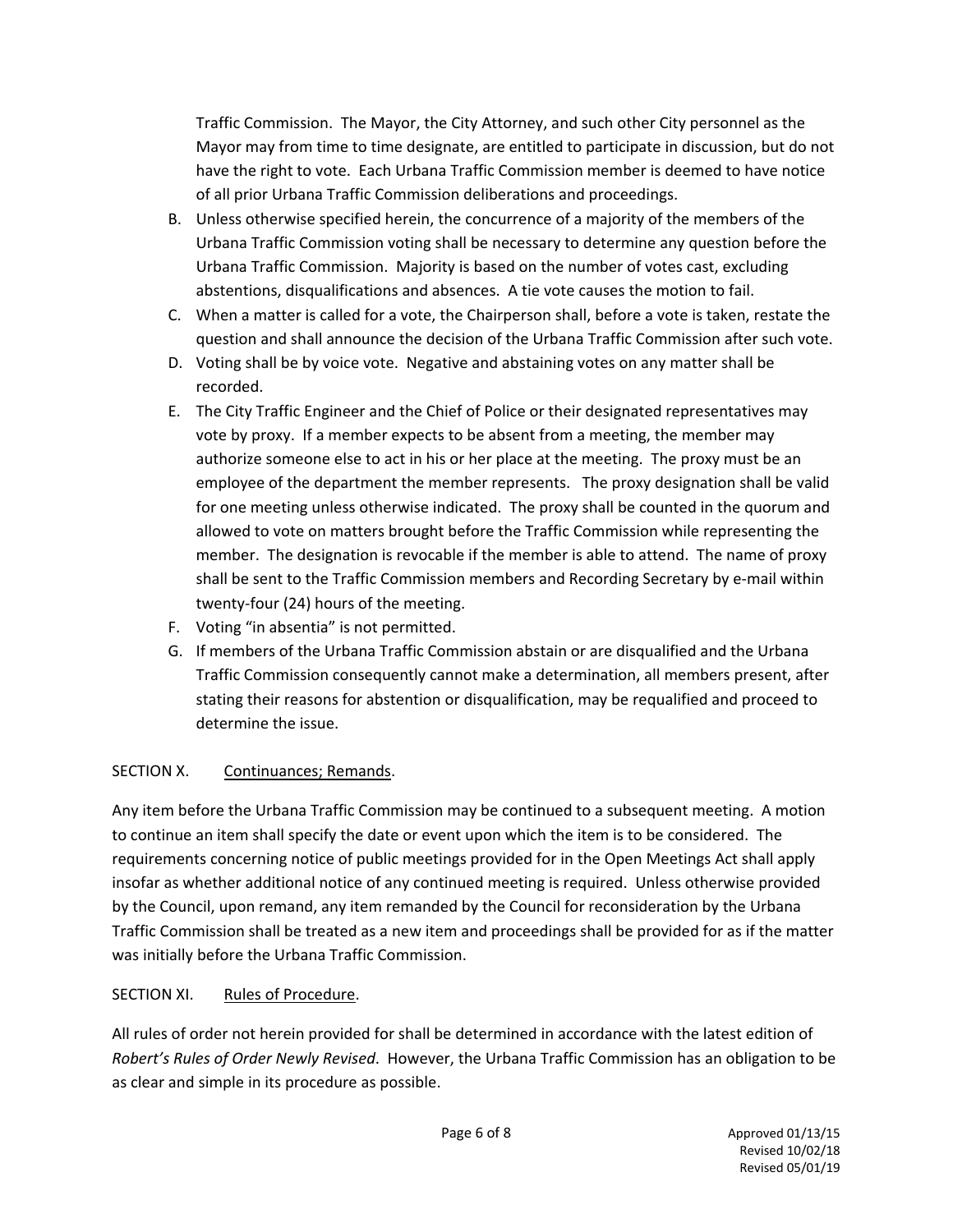#### SECTION XII. Minutes.

- A. The Recording Secretary or a designee shall be present at each meeting and shall cause the proceedings to be stenographically or electronically recorded. A full transcript is not required but written minutes giving a true reflection of the matters discussed at a meeting and the views of the participants shall be prepared and maintained by the Recording Secretary. Closed sessions are to be recorded verbatim. The minutes from closed sessions are to be reviewed annually to determine whether or not the minutes can be made available to the public. The Recording Secretary shall record all votes on all matters presented to the commission with the "ayes", "nays" and abstentions required.
- B. Minutes of regular meetings shall be available to the public, upon request, within a reasonable time after a meeting and shall include the following:
	- 1. Members present;
	- 2. Motions, proposals, and measure proposed and their disposition;
	- 3. Results of all votes including the vote of each member by name if not unanimous; and
	- 4. A summary description of any discussion of any matter.
- C. Except when responding to a proper request for production of records under the Freedom of Information Act, the Recording Secretary may charge a reasonable fee for copies of minutes and other materials relating to Urbana Traffic Commission matters as set forth in the City of Urbana's Schedule of Fees.
- D. Commissioners are expected to vote for approval of the minutes based on the accuracy of representation of events at the meeting. A vote in favor of adopting minutes does not signify agreement or disagreement with the Urbana Traffic Commission's actions memorialized in such minutes.

#### ARTICLE V Publication and Amendment of Bylaws and Rules of Procedure

#### SECTION I. Publication and Distribution.

A copy of these bylaws and rules of procedures shall be:

- A. Placed on record with the City Clerk and the Recording Secretary of the Urbana Traffic Commission;
- B. Available at each Urbana Traffic Commission meeting;
- C. Distributed to each member of the Urbana Traffic Commission; and
- D. Available to the public.
- E. Posted on that portion of the City's website devoted to the Urbana Traffic Commission.

#### SECTION II. Amendment and Suspension.

A. These bylaws, rules and regulations may be amended by approval of a majority of the members of the Urbana Traffic Commission at a regular or special meeting, provided notice